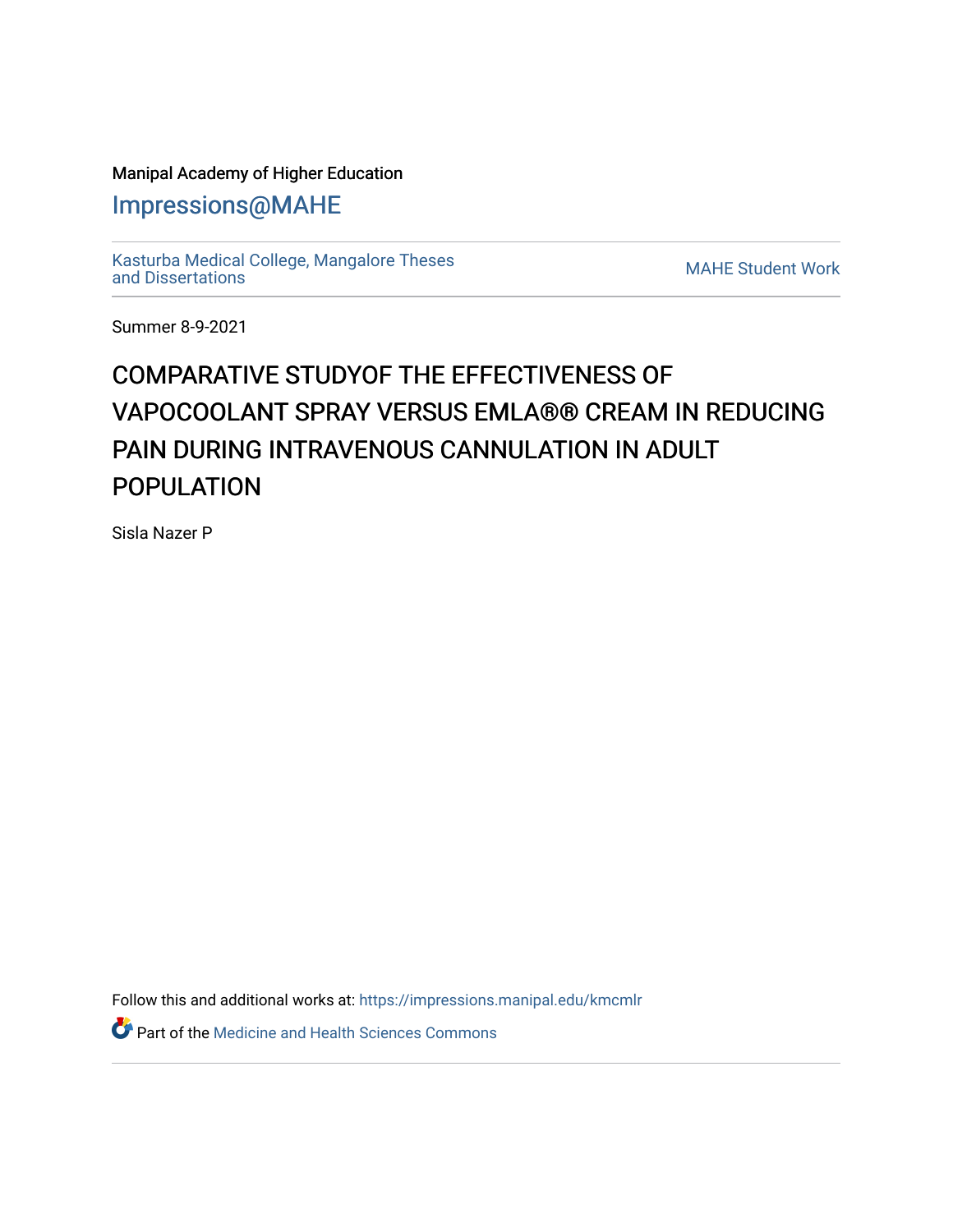## TITLE PAGE

- 1. Title- COMPARATIVE STUDYOF THE EFFECTIVENESS OF VAPOCOOLANT SPRAY VERSUS EMLA®® CREAM IN REDUCING PAIN DURING INTRAVENOUS CANNULATION IN ADULT POPULATION
- 2. Author information:

Dr. Sisla Nazer P M.B.B.S. Junior Resident, Department of Anaesthesiology Kasturba Medical College, Mangalore. Manipal Academy of Higher Education, Mangalore, Karnataka, India

Dr. Ranjan R K , M.B.B.S., MD Professor, Department of Anaesthesiology Kasturba Medical College, Mangalore. Manipal Academy of Higher Education, Mangalore, Karnataka, India. Phone number: +919449837154 Email: drranjanrao@gmail.com

• Date of preparation :-  $9<sup>th</sup>$  August

## ABSTRACT:

INTRODUCTION: Intravenous cannulation is a prerequisite before any procedure. EMLA (Eutectic Mixtures of Local Anesthetics) cream and vapocoolant spray are means for alleviating pain during i.v cannulation.EMLA®®cream is oil and water based emulsion containing lignocaine and prilocaine. Vapocoolant spray containing volatile agents like ethyl chloride produces expeditious evaporation of the agent from the skin surface leading to a temporary and swift interruption of pain sensation.

METHOD: The study encompassed 140 patients requiring intravenous cannulation prior to elective procedure who were divided into two groups. The primary objective of the study was to compare the Visual Analog Scale scores between the two groups where one group utilized vapocoolant spray prior to intravenous cannulation versus EMLA as the comparator agent. The hemodynamic variables were also studied during the study. The secondary objective was the cost analysis between the two agents to identify which agent is more cost beneficial.

RESULTS:It was observed that the two groups were similar to each other in terms of age,sex and ASA physical status.The mean VAS score for pain in patients in Vapocoolant group was